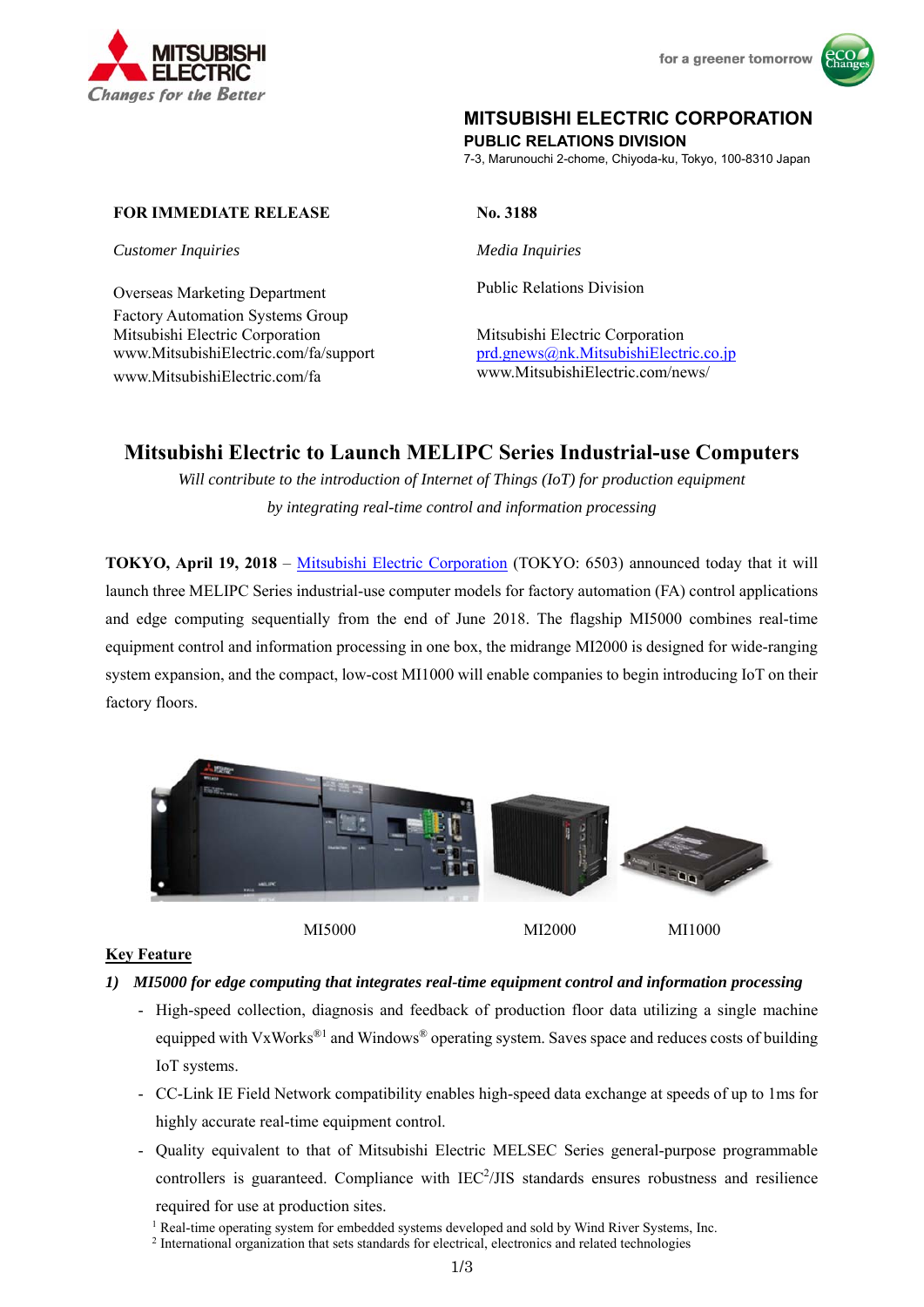#### *2) MI2000 for wide-ranging system expansions to optimize IoT use on production floors*

- Contributes to improved product quality by performing data diagnostics and operations monitoring at production sites, using a built-in high-performance processor and Windows® operating system.
- Expands systems using PCI and PCI Express<sup>3</sup> expansion ports. Performs high-speed collection of production data using CC-Link IE Field Network boards (optional), and advanced equipment control via input/output boards (optional).

<sup>3</sup> Interface to connect computers and peripherals for system expansion

#### *3) MI1000 for low-cost introduction of IoT at existing production facilities to enhance innovation*

- Compact chassis with Windows® preinstalled for highly flexible production-floor installations.
- When installed as a gateway in existing facilities having no communication functions, enables data exchanges with host systems for the low-cost introduction of IoT.

| Product              |        | Model      | Shipment date   | Sales target<br>FY2019 |
|----------------------|--------|------------|-----------------|------------------------|
| <b>MELIPC</b> Series | MI5000 | MI5122-VW  | Sequentially    |                        |
| industrial-use       | MI2000 | $MI2012-W$ | from the end of | $1,000$ units          |
| computers            | MI1000 | MI1002-W   | June 2018       |                        |

## **Sales Schedule**

# **Specifications**

| Product               | Model          | Key specifications and types                                               |  |
|-----------------------|----------------|----------------------------------------------------------------------------|--|
| MI5000                |                | CPU: Intel <sup>®</sup> Core i7 4Core, Main memory: 16GB,                  |  |
|                       | MI5122-VW      | OS: VxWorks <sup>®</sup> 7, Windows <sup>®</sup> 10 IoT Enterprise         |  |
| MI2000                |                | CPU: Intel <sup>®</sup> Core i3 2Core, Main memory: 8GB,                   |  |
|                       | MI2012-W       | OS: Windows®10 IoT Enterprise                                              |  |
| MI1000                |                | CPU: Intel <sup>®</sup> Atom 2Core, Main memory: 4GB,                      |  |
|                       | $M11002-W$     | OS: Windows <sup>®</sup> 10 IoT Enterprise                                 |  |
| Replacement           |                | Replacement power supply for MI5000                                        |  |
| power supply          | MI5A1P         |                                                                            |  |
| Replacement fan       | MI5FAN         | Replacement fan for MI5000                                                 |  |
| Storage for expansion | NZ1MEM-16GBCFT | 16GB CFast® card                                                           |  |
|                       | NZ1MEM-32GBCFT | 32GB CFast® card                                                           |  |
|                       | NZ1MEM-64GBCFT | 64GB CFast® card                                                           |  |
| C development         |                |                                                                            |  |
| environment           | SW1DND-CWW4-E  | License set product, additional license product,<br>update-license product |  |
| CW Workbench 4        |                |                                                                            |  |